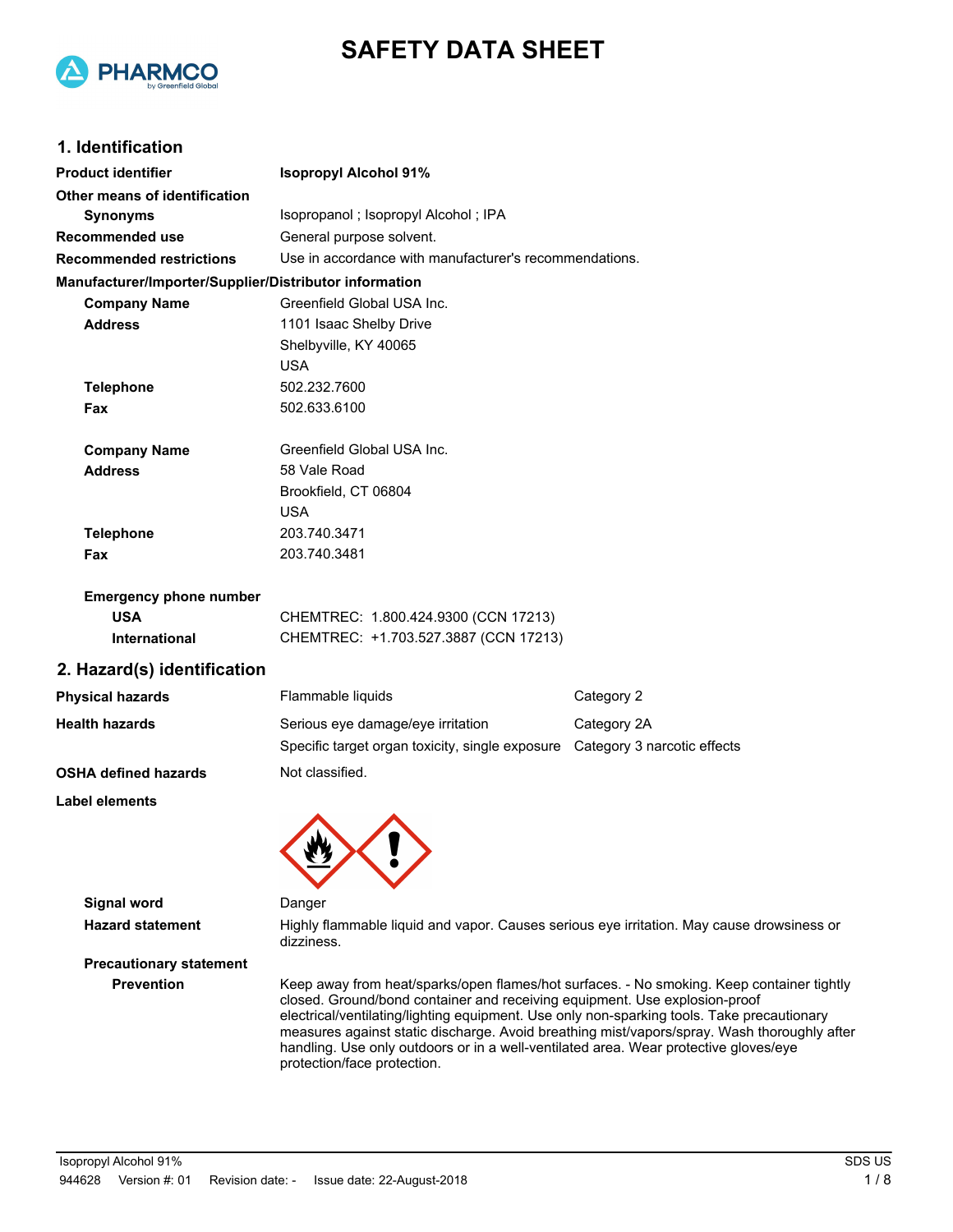| <b>Response</b>                              | If on skin (or hair): Take off immediately all contaminated clothing. Rinse skin with water/shower.<br>If inhaled: Remove person to fresh air and keep comfortable for breathing. If in eyes: Rinse<br>cautiously with water for several minutes. Remove contact lenses, if present and easy to do.<br>Continue rinsing. Call a poison center/doctor if you feel unwell. If eye irritation persists: Get<br>medical advice/attention. In case of fire: Use appropriate media to extinguish. |
|----------------------------------------------|---------------------------------------------------------------------------------------------------------------------------------------------------------------------------------------------------------------------------------------------------------------------------------------------------------------------------------------------------------------------------------------------------------------------------------------------------------------------------------------------|
| <b>Storage</b>                               | Keep cool. Store in a well-ventilated place. Keep container tightly closed. Store locked up.                                                                                                                                                                                                                                                                                                                                                                                                |
| <b>Disposal</b>                              | Dispose of contents/container in accordance with local/regional/national/international regulations.                                                                                                                                                                                                                                                                                                                                                                                         |
| Hazard(s) not otherwise<br>classified (HNOC) | None known.                                                                                                                                                                                                                                                                                                                                                                                                                                                                                 |
| <b>Supplemental information</b>              | None.                                                                                                                                                                                                                                                                                                                                                                                                                                                                                       |

### **3. Composition/information on ingredients**

**Mixtures**

| <b>Chemical name</b>                                                         |                                                                                                                                                                                                                                                                                                                      | <b>CAS number</b> | %         |
|------------------------------------------------------------------------------|----------------------------------------------------------------------------------------------------------------------------------------------------------------------------------------------------------------------------------------------------------------------------------------------------------------------|-------------------|-----------|
| Isopropyl alcohol                                                            |                                                                                                                                                                                                                                                                                                                      | 67-63-0           | $34 - 89$ |
| Water                                                                        |                                                                                                                                                                                                                                                                                                                      | 7732-18-5         | $12 - 42$ |
| <b>Composition comments</b>                                                  | All concentrations are in percent by weight unless otherwise indicated.                                                                                                                                                                                                                                              |                   |           |
| 4. First-aid measures                                                        |                                                                                                                                                                                                                                                                                                                      |                   |           |
| Inhalation                                                                   | Remove victim to fresh air and keep at rest in a position comfortable for breathing. Call a poison<br>center or doctor/physician if you feel unwell.                                                                                                                                                                 |                   |           |
| <b>Skin contact</b>                                                          | Take off immediately all contaminated clothing. Rinse skin with water/shower. Get medical<br>attention if irritation develops and persists.                                                                                                                                                                          |                   |           |
| Eye contact                                                                  | Immediately flush eyes with plenty of water for at least 15 minutes. Remove contact lenses, if<br>present and easy to do. Continue rinsing. Get medical attention if irritation develops and persists.                                                                                                               |                   |           |
| Ingestion                                                                    | Rinse mouth. Get medical attention if symptoms occur. If vomiting occurs, keep head low so that<br>stomach content doesn't get into the lungs. Get medical advice/attention if you feel unwell.                                                                                                                      |                   |           |
| <b>Most important</b><br>symptoms/effects, acute and<br>delayed              | May cause drowsiness and dizziness. Headache. Nausea, vomiting. Severe eye irritation.<br>Symptoms may include stinging, tearing, redness, swelling, and blurred vision.                                                                                                                                             |                   |           |
| Indication of immediate<br>medical attention and special<br>treatment needed | Provide general supportive measures and treat symptomatically. Thermal burns: Flush with water<br>immediately. While flushing, remove clothes which do not adhere to affected area. Call an<br>ambulance. Continue flushing during transport to hospital. Keep victim under observation.<br>Symptoms may be delayed. |                   |           |
| <b>General information</b>                                                   | Take off all contaminated clothing immediately. Ensure that medical personnel are aware of the<br>material(s) involved, and take precautions to protect themselves. Show this safety data sheet to<br>the doctor in attendance.                                                                                      |                   |           |
| 5. Fire-fighting measures                                                    |                                                                                                                                                                                                                                                                                                                      |                   |           |
| Suitable extinguishing media                                                 | Water fog. Alcohol resistant foam. Dry chemical powder. Carbon dioxide (CO2).                                                                                                                                                                                                                                        |                   |           |
| Unsuitable extinguishing<br>media                                            | Do not use water jet as an extinguisher, as this will spread the fire.                                                                                                                                                                                                                                               |                   |           |
| Specific hazards arising from<br>the chemical                                | Vapors may form explosive mixtures with air. Vapors may travel considerable distance to a source<br>of ignition and flash back. During fire, gases hazardous to health may be formed. Combustion<br>products may include: carbon oxides.                                                                             |                   |           |
| Special protective equipment<br>and precautions for firefighters             | Self-contained breathing apparatus and full protective clothing must be worn in case of fire.                                                                                                                                                                                                                        |                   |           |
| <b>Fire fighting</b><br>equipment/instructions                               | In case of fire and/or explosion do not breathe fumes. Move containers from fire area if you can do<br>so without risk. Use water spray to keep fire-exposed containers cool.                                                                                                                                        |                   |           |
| <b>Specific methods</b><br><b>General fire hazards</b>                       | Use standard firefighting procedures and consider the hazards of other involved materials.<br>Highly flammable liquid and vapor.                                                                                                                                                                                     |                   |           |
|                                                                              |                                                                                                                                                                                                                                                                                                                      |                   |           |

### **6. Accidental release measures**

| <b>Personal precautions,</b><br>protective equipment and<br>emergency procedures | Keep unnecessary personnel away. Keep people away from and upwind of spill/leak. Eliminate all<br>ignition sources (no smoking, flares, sparks, or flames in immediate area). Wear appropriate<br>protective equipment and clothing during clean-up. Avoid breathing mist/vapors/spray. Do not<br>touch damaged containers or spilled material unless wearing appropriate protective clothing.<br>Ventilate closed spaces before entering them. Local authorities should be advised if significant<br>spillages cannot be contained. For personal protection, see section 8 of the SDS. |
|----------------------------------------------------------------------------------|-----------------------------------------------------------------------------------------------------------------------------------------------------------------------------------------------------------------------------------------------------------------------------------------------------------------------------------------------------------------------------------------------------------------------------------------------------------------------------------------------------------------------------------------------------------------------------------------|
|                                                                                  |                                                                                                                                                                                                                                                                                                                                                                                                                                                                                                                                                                                         |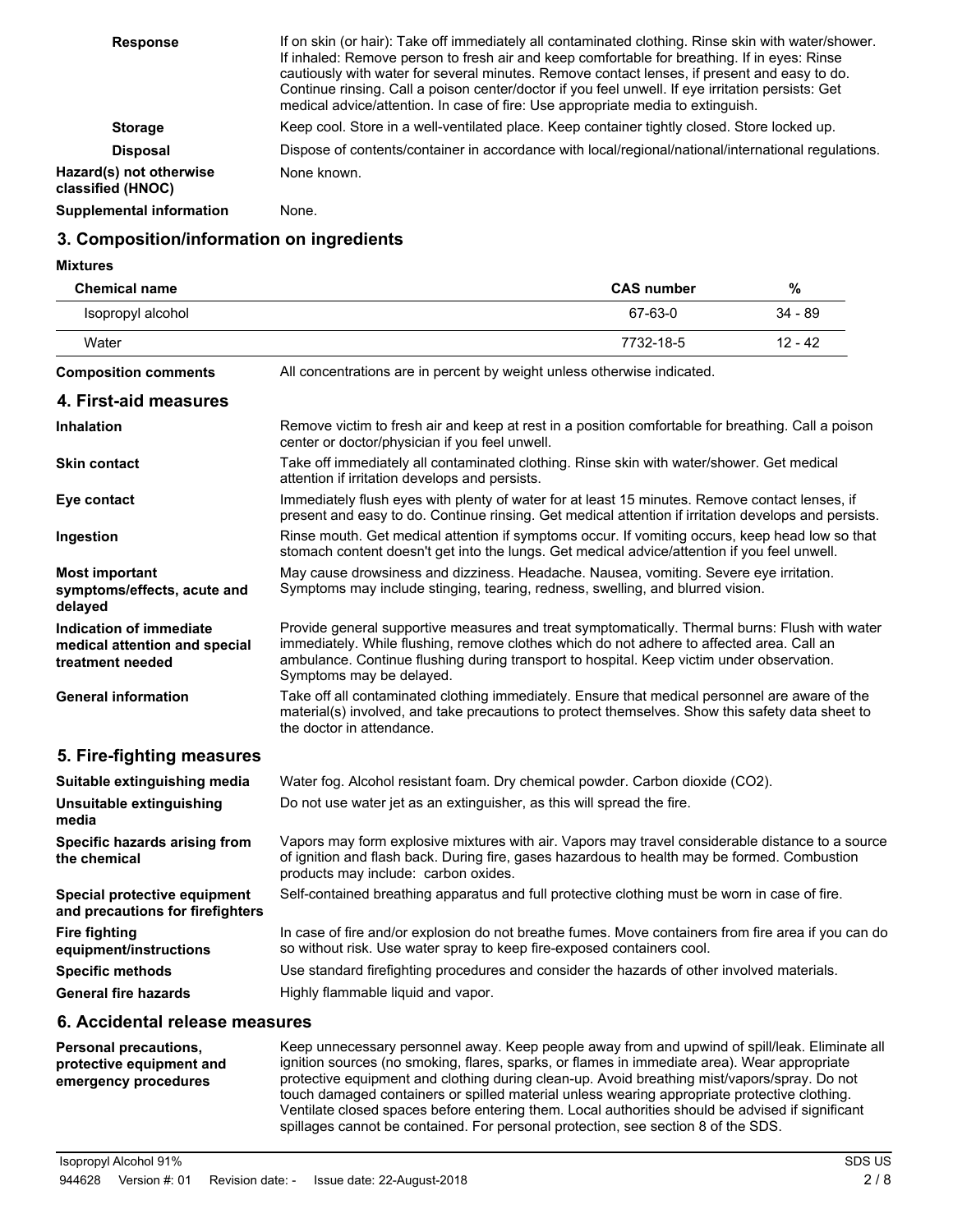| <b>Methods and materials for</b><br>containment and cleaning up | Eliminate all ignition sources (no smoking, flares, sparks, or flames in immediate area). Keep<br>combustibles (wood, paper, oil, etc.) away from spilled material. Take precautionary measures<br>against static discharge. Use only non-sparking tools. This product is miscible in water.                                                                                                                                                                                                                                                                                                        |  |  |
|-----------------------------------------------------------------|-----------------------------------------------------------------------------------------------------------------------------------------------------------------------------------------------------------------------------------------------------------------------------------------------------------------------------------------------------------------------------------------------------------------------------------------------------------------------------------------------------------------------------------------------------------------------------------------------------|--|--|
|                                                                 | Large Spills: Stop the flow of material, if this is without risk. Dike the spilled material, where this is<br>possible. Use a non-combustible material like vermiculite, sand or earth to soak up the product<br>and place into a container for later disposal. Following product recovery, flush area with water.                                                                                                                                                                                                                                                                                  |  |  |
|                                                                 | Small Spills: Absorb with earth, sand or other non-combustible material and transfer to containers<br>for later disposal. Wipe up with absorbent material (e.g. cloth, fleece). Clean surface thoroughly to<br>remove residual contamination.                                                                                                                                                                                                                                                                                                                                                       |  |  |
| <b>Environmental precautions</b>                                | Never return spills to original containers for re-use. For waste disposal, see section 13 of the SDS.<br>Avoid discharge into drains, water courses or onto the ground.                                                                                                                                                                                                                                                                                                                                                                                                                             |  |  |
| 7. Handling and storage                                         |                                                                                                                                                                                                                                                                                                                                                                                                                                                                                                                                                                                                     |  |  |
| Precautions for safe handling                                   | Do not handle, store or open near an open flame, sources of heat or sources of ignition. Protect<br>material from direct sunlight. Explosion-proof general and local exhaust ventilation. Take<br>precautionary measures against static discharges. All equipment used when handling the product<br>must be grounded. Use non-sparking tools and explosion-proof equipment. Do not taste or<br>swallow. Avoid contact with eyes. Avoid prolonged exposure. When using, do not eat, drink or<br>smoke. Wear appropriate personal protective equipment. Observe good industrial hygiene<br>practices. |  |  |
| Conditions for safe storage,<br>including any incompatibilities | Store locked up. Keep away from heat, sparks and open flame. Prevent electrostatic charge<br>build-up by using common bonding and grounding techniques. Store in a cool, dry place out of<br>direct sunlight. Store in tightly closed container. Store in a well-ventilated place. Keep in an area<br>equipped with sprinklers. Store away from incompatible materials (see Section 10 of the SDS).                                                                                                                                                                                                 |  |  |

### **8. Exposure controls/personal protection**

#### **Occupational exposure limits**

#### **US. OSHA Table Z-1 Limits for Air Contaminants (29 CFR 1910.1000)**

| <b>Components</b>                                         |         | <b>Type</b>        |                 | <b>Value</b>                                                                                                                                                                                      |  |
|-----------------------------------------------------------|---------|--------------------|-----------------|---------------------------------------------------------------------------------------------------------------------------------------------------------------------------------------------------|--|
| Isopropyl alcohol (CAS<br>$67-63-0$                       | PEL     |                    |                 | 980 mg/m3                                                                                                                                                                                         |  |
|                                                           |         |                    |                 | $400$ ppm                                                                                                                                                                                         |  |
| <b>US. ACGIH Threshold Limit Values</b>                   |         |                    |                 |                                                                                                                                                                                                   |  |
| <b>Components</b>                                         |         | <b>Type</b>        |                 | Value                                                                                                                                                                                             |  |
| Isopropyl alcohol (CAS<br>$67-63-0)$                      |         | <b>STEL</b>        |                 | 400 ppm                                                                                                                                                                                           |  |
|                                                           |         | <b>TWA</b>         |                 | $200$ ppm                                                                                                                                                                                         |  |
| US. NIOSH: Pocket Guide to Chemical Hazards               |         |                    |                 |                                                                                                                                                                                                   |  |
| <b>Components</b>                                         |         | <b>Type</b>        |                 | <b>Value</b>                                                                                                                                                                                      |  |
| Isopropyl alcohol (CAS<br>$67-63-0)$                      |         | <b>STEL</b>        |                 | 1225 mg/m3                                                                                                                                                                                        |  |
|                                                           |         |                    |                 | 500 ppm                                                                                                                                                                                           |  |
|                                                           |         | <b>TWA</b>         |                 | 980 mg/m3                                                                                                                                                                                         |  |
|                                                           |         |                    |                 | $400$ ppm                                                                                                                                                                                         |  |
| <b>Biological limit values</b>                            |         |                    |                 |                                                                                                                                                                                                   |  |
| <b>ACGIH Biological Exposure Indices</b>                  |         |                    |                 |                                                                                                                                                                                                   |  |
| <b>Components</b>                                         | Value   | <b>Determinant</b> | <b>Specimen</b> | <b>Sampling Time</b>                                                                                                                                                                              |  |
| Isopropyl alcohol (CAS<br>$67-63-0)$                      | 40 mg/l | Acetone            | Urine           | $\star$                                                                                                                                                                                           |  |
| * - For sampling details, please see the source document. |         |                    |                 |                                                                                                                                                                                                   |  |
| Appropriate engineering<br>controls                       |         |                    |                 | Good general ventilation should be used. Ventilation rates should be matched to conditions. If<br>applicable, use process enclosures, local exhaust ventilation, or other engineering controls to |  |

established, maintain airborne levels to an acceptable level.

maintain airborne levels below recommended exposure limits. If exposure limits have not been

## **Individual protection measures, such as personal protective equipment**

**Eye/face protection** Chemical goggles are recommended.

Isopropyl Alcohol 91% SDS US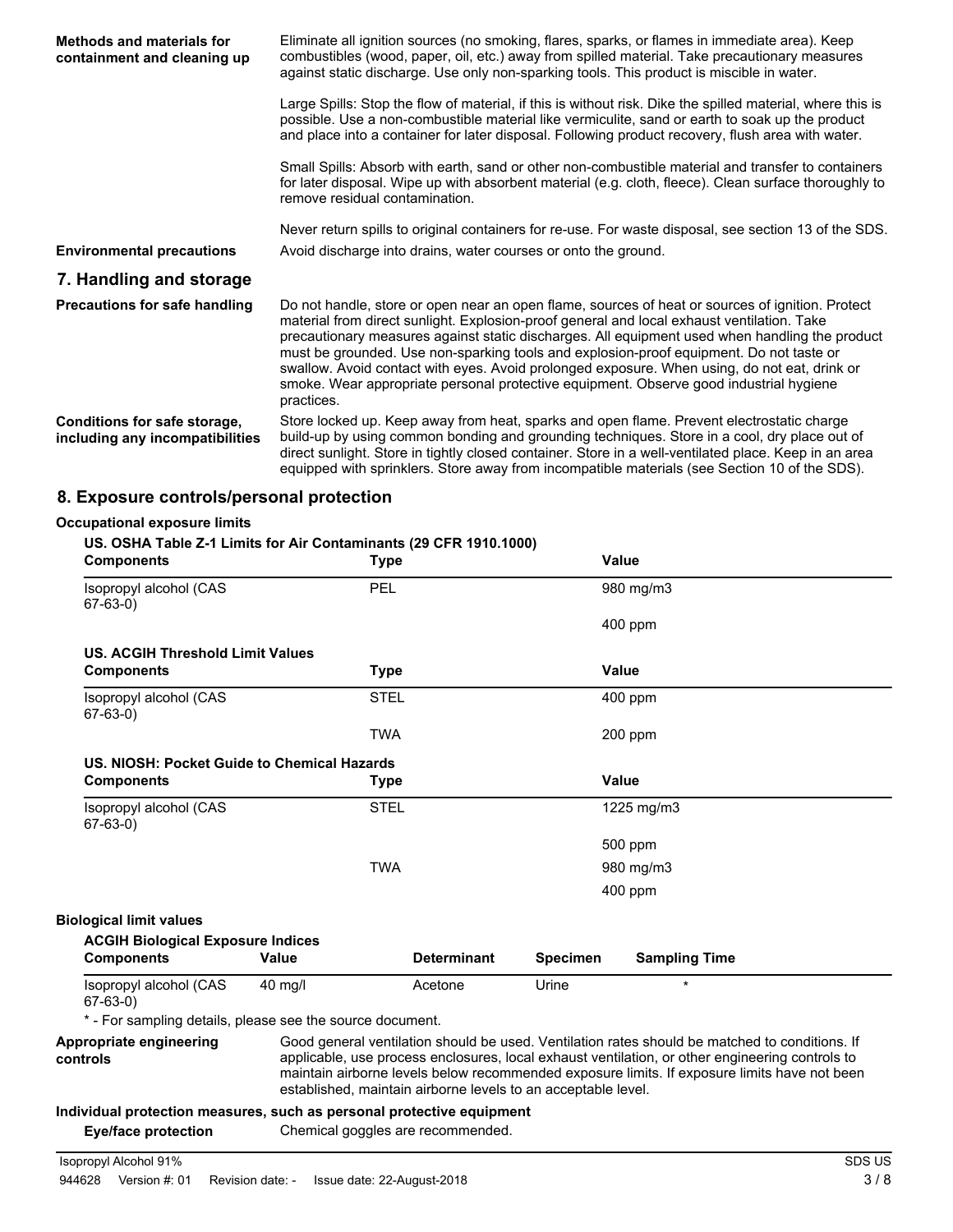| <b>Skin protection</b>                   |                                                                                                                                                                                                                                                                                                                                 |
|------------------------------------------|---------------------------------------------------------------------------------------------------------------------------------------------------------------------------------------------------------------------------------------------------------------------------------------------------------------------------------|
| <b>Hand protection</b>                   | Wear appropriate chemical resistant gloves. Nitrile, butyl rubber or neoprene gloves are<br>recommended. Other suitable gloves can be recommended by the glove supplier. Be aware that<br>the liquid may penetrate the gloves. Frequent change is advisable.                                                                    |
| <b>Skin protection</b>                   |                                                                                                                                                                                                                                                                                                                                 |
| <b>Other</b>                             | Wear appropriate chemical resistant clothing.                                                                                                                                                                                                                                                                                   |
| <b>Respiratory protection</b>            | If engineering controls do not maintain airborne concentrations below recommended exposure<br>limits (where applicable) or to an acceptable level (in countries where exposure limits have not<br>been established), an approved respirator must be worn. Respirator type: Chemical respirator with<br>organic vapor cartridge. |
| <b>Thermal hazards</b>                   | Wear appropriate thermal protective clothing, when necessary.                                                                                                                                                                                                                                                                   |
| <b>General hygiene</b><br>considerations | When using do not smoke. Always observe good personal hygiene measures, such as washing<br>after handling the material and before eating, drinking, and/or smoking. Routinely wash work<br>clothing and protective equipment to remove contaminants.                                                                            |

# **9. Physical and chemical properties**

| <b>Appearance</b>                                 |                                                                                               |  |  |
|---------------------------------------------------|-----------------------------------------------------------------------------------------------|--|--|
| <b>Physical state</b>                             | Liquid.                                                                                       |  |  |
| Form                                              | Liquid.                                                                                       |  |  |
| Color                                             | Clear, colorless.                                                                             |  |  |
| Odor                                              | Alcohol-like.                                                                                 |  |  |
| <b>Odor threshold</b>                             | Not available.                                                                                |  |  |
| рH                                                | Not available.                                                                                |  |  |
| Melting point/freezing point                      | -130 - -128.2 °F (-90 - -89 °C)                                                               |  |  |
| Initial boiling point and boiling<br>range        | 181.4 °F (83 °C)                                                                              |  |  |
| <b>Flash point</b>                                | 53.6 - 69.1 °F (12.0 - 20.6 °C)                                                               |  |  |
| <b>Evaporation rate</b>                           | Not available.                                                                                |  |  |
| Flammability (solid, gas)                         | Not applicable.                                                                               |  |  |
| Upper/lower flammability or explosive limits      |                                                                                               |  |  |
| <b>Flammability limit - lower</b><br>(%)          | 2 % v/v (for Isopropyl Alcohol)                                                               |  |  |
| <b>Flammability limit - upper</b><br>(%)          | 12.7 % v/v (for Isopropyl Alcohol)                                                            |  |  |
| Vapor pressure                                    | 43.2 hPa (for Isopropyl Alcohol) (68 °F (20 °C))                                              |  |  |
| Vapor density                                     | 2.1 (for Isopropyl Alcohol)                                                                   |  |  |
| <b>Relative density</b>                           | Not available.                                                                                |  |  |
| Solubility(ies)                                   |                                                                                               |  |  |
| <b>Solubility (water)</b>                         | soluble                                                                                       |  |  |
| <b>Partition coefficient</b><br>(n-octanol/water) | Not available.                                                                                |  |  |
| <b>Auto-ignition temperature</b>                  | 750.2 °F (399 °C)                                                                             |  |  |
| <b>Decomposition temperature</b>                  | Not available.                                                                                |  |  |
| <b>Viscosity</b>                                  | Not available.                                                                                |  |  |
| <b>Other information</b>                          |                                                                                               |  |  |
| <b>Explosive properties</b>                       | Not explosive.                                                                                |  |  |
| <b>Molecular formula</b>                          | C3H8O (Isopropyl Alcohol)<br>H2O (Water)                                                      |  |  |
| Molecular weight                                  | 18.02 g/mol (Water)<br>60.1 g/mol (Isopropyl Alcohol)                                         |  |  |
| <b>Oxidizing properties</b>                       | Not oxidizing.                                                                                |  |  |
| 10. Stability and reactivity                      |                                                                                               |  |  |
| <b>Reactivity</b>                                 | The product is stable and non-reactive under normal conditions of use, storage and transport. |  |  |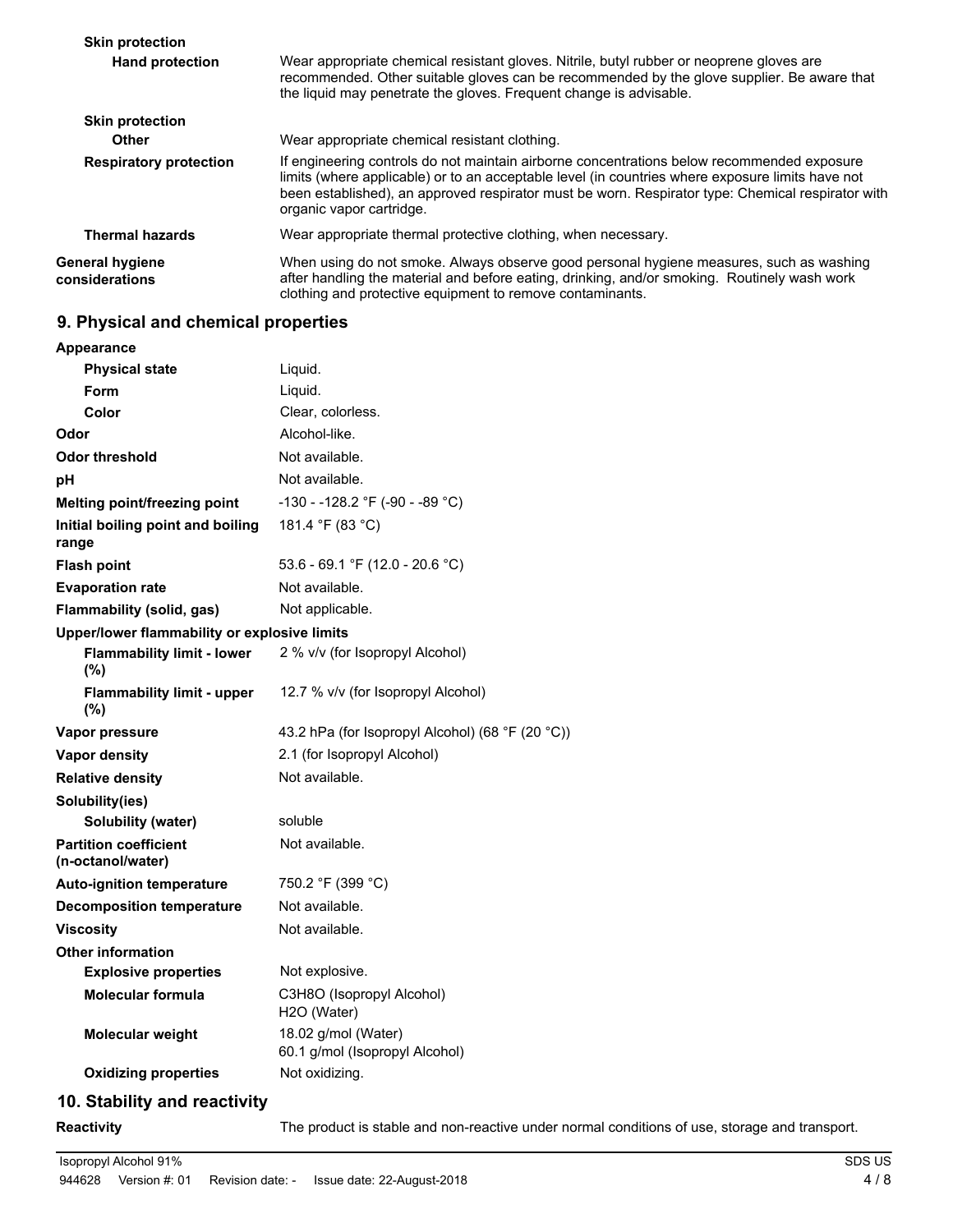| <b>Chemical stability</b>                    | Material is stable under normal conditions.                                                                                                                                                  |
|----------------------------------------------|----------------------------------------------------------------------------------------------------------------------------------------------------------------------------------------------|
| <b>Possibility of hazardous</b><br>reactions | No dangerous reaction known under conditions of normal use.                                                                                                                                  |
| <b>Conditions to avoid</b>                   | Keep away from heat, hot surfaces, sparks, open flames and other ignition sources. Avoid<br>temperatures exceeding the flash point. Avoid direct light. Contact with incompatible materials. |
| Incompatible materials                       | Acids. Strong oxidizing agents. Chlorine. Isocyanates.                                                                                                                                       |
| <b>Hazardous decomposition</b><br>products   | No hazardous decomposition products are known.                                                                                                                                               |

### **11. Toxicological information**

### **Information on likely routes of exposure**

| <b>Inhalation</b>                                                                  | May cause drowsiness and dizziness. Headache. Nausea, vomiting. Prolonged inhalation may be<br>harmful.                                                                  |
|------------------------------------------------------------------------------------|--------------------------------------------------------------------------------------------------------------------------------------------------------------------------|
| <b>Skin contact</b>                                                                | Repeated exposure may cause skin dryness or cracking.                                                                                                                    |
| Eye contact                                                                        | Causes serious eye irritation.                                                                                                                                           |
| Ingestion                                                                          | May be harmful if swallowed.                                                                                                                                             |
| Symptoms related to the<br>physical, chemical and<br>toxicological characteristics | May cause drowsiness and dizziness. Headache. Nausea, vomiting. Severe eye irritation.<br>Symptoms may include stinging, tearing, redness, swelling, and blurred vision. |

### **Information on toxicological effects**

| <b>Acute toxicity</b>                                 | May be harmful if swallowed.                                                                                        |                     |  |
|-------------------------------------------------------|---------------------------------------------------------------------------------------------------------------------|---------------------|--|
| <b>Components</b>                                     | <b>Species</b>                                                                                                      | <b>Test Results</b> |  |
| Isopropyl alcohol (CAS 67-63-0)                       |                                                                                                                     |                     |  |
| <b>Acute</b>                                          |                                                                                                                     |                     |  |
| <b>Dermal</b>                                         |                                                                                                                     |                     |  |
| LD50                                                  | Rabbit                                                                                                              | 12870 mg/kg         |  |
| <b>Inhalation</b>                                     |                                                                                                                     |                     |  |
| Vapor                                                 |                                                                                                                     |                     |  |
| <b>LC50</b>                                           | Rat                                                                                                                 | 72.6 mg/l, 4 Hours  |  |
| Oral                                                  |                                                                                                                     |                     |  |
| LD50                                                  | Rat                                                                                                                 | 4710 mg/kg          |  |
| <b>Skin corrosion/irritation</b>                      | Prolonged or repeated skin contact may cause drying, cracking, or irritation.                                       |                     |  |
| Serious eye damage/eye<br>irritation                  | Causes serious eye irritation.                                                                                      |                     |  |
| Respiratory or skin sensitization                     |                                                                                                                     |                     |  |
| <b>Respiratory sensitization</b>                      | Not a respiratory sensitizer.                                                                                       |                     |  |
| <b>Skin sensitization</b>                             | This product is not expected to cause skin sensitization.                                                           |                     |  |
| Germ cell mutagenicity                                | No data available to indicate product or any components present at greater than 0.1% are<br>mutagenic or genotoxic. |                     |  |
| Carcinogenicity                                       | Not classifiable as to carcinogenicity to humans.                                                                   |                     |  |
|                                                       | <b>IARC Monographs. Overall Evaluation of Carcinogenicity</b>                                                       |                     |  |
| Not listed.                                           |                                                                                                                     |                     |  |
| <b>NTP Report on Carcinogens</b>                      |                                                                                                                     |                     |  |
| Not listed.                                           | OSHA Specifically Regulated Substances (29 CFR 1910.1001-1053)                                                      |                     |  |
| Not regulated.                                        |                                                                                                                     |                     |  |
| <b>Reproductive toxicity</b>                          | This product is not expected to cause reproductive or developmental effects.                                        |                     |  |
| Specific target organ toxicity -                      | May cause drowsiness and dizziness.                                                                                 |                     |  |
| single exposure                                       |                                                                                                                     |                     |  |
| Specific target organ toxicity -<br>repeated exposure | Not classified.                                                                                                     |                     |  |
| <b>Aspiration hazard</b>                              | Not an aspiration hazard.                                                                                           |                     |  |
| <b>Chronic effects</b>                                | Prolonged inhalation may be harmful.                                                                                |                     |  |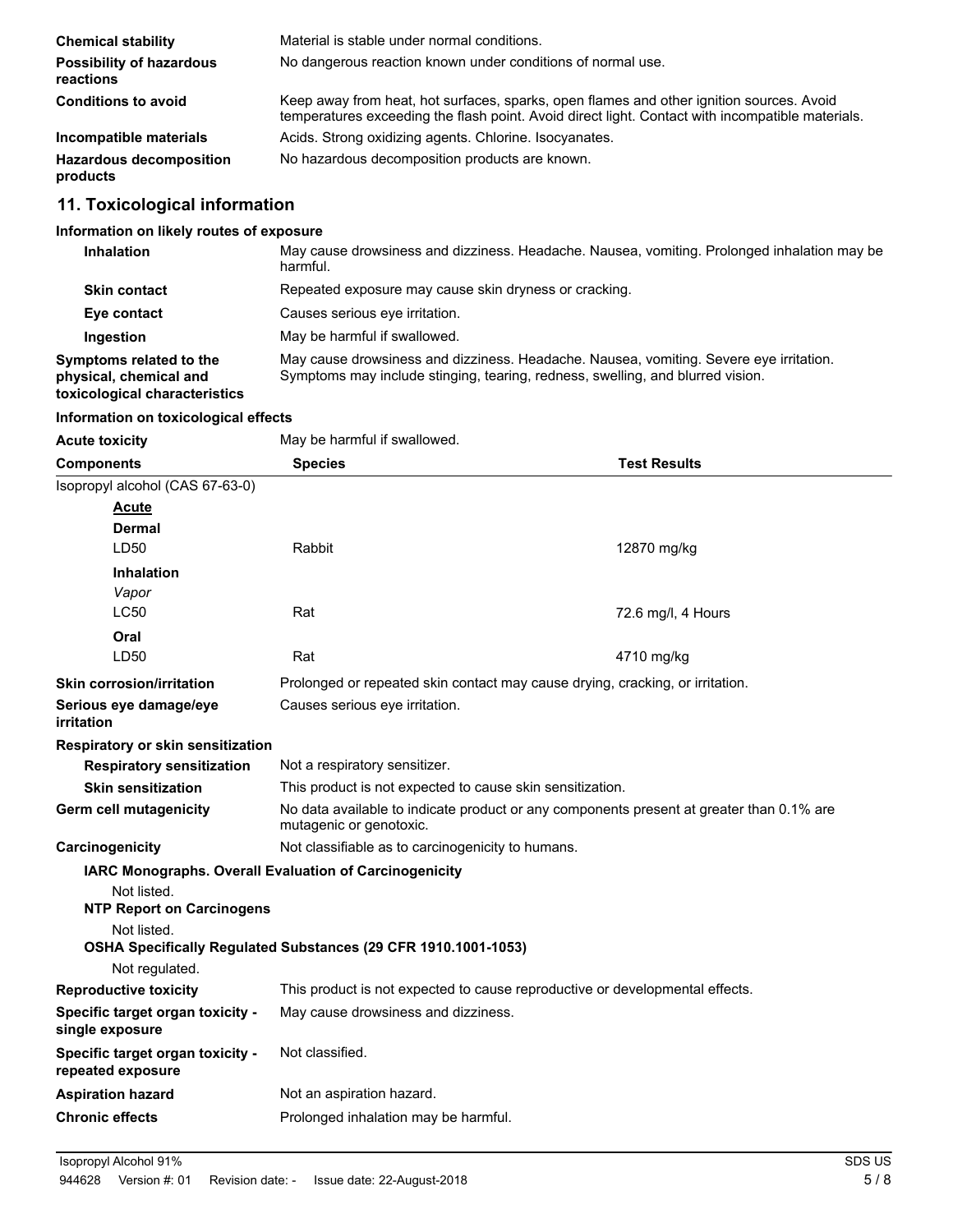# **12. Ecological information**

| <b>Ecotoxicity</b>                                                                   | The product is not classified as environmentally hazardous. However, this does not exclude the<br>possibility that large or frequent spills can have a harmful or damaging effect on the environment.                                                                                                                  |                                                                              |                        |
|--------------------------------------------------------------------------------------|------------------------------------------------------------------------------------------------------------------------------------------------------------------------------------------------------------------------------------------------------------------------------------------------------------------------|------------------------------------------------------------------------------|------------------------|
| <b>Components</b>                                                                    |                                                                                                                                                                                                                                                                                                                        | <b>Species</b>                                                               | <b>Test Results</b>    |
| Isopropyl alcohol (CAS 67-63-0)                                                      |                                                                                                                                                                                                                                                                                                                        |                                                                              |                        |
| <b>Aquatic</b>                                                                       |                                                                                                                                                                                                                                                                                                                        |                                                                              |                        |
| Acute                                                                                |                                                                                                                                                                                                                                                                                                                        |                                                                              |                        |
| Crustacea                                                                            | <b>LC50</b>                                                                                                                                                                                                                                                                                                            | Daphnia magna                                                                | > 10000 mg/l, 24 hours |
| <b>Fish</b>                                                                          | <b>LC50</b>                                                                                                                                                                                                                                                                                                            | Pimephales promelas                                                          | 9640 mg/l, 96 hours    |
| Chronic                                                                              |                                                                                                                                                                                                                                                                                                                        |                                                                              |                        |
| Crustacea                                                                            | EC50                                                                                                                                                                                                                                                                                                                   | Daphnia magna                                                                | > 100 mg/l, 21 days    |
|                                                                                      | <b>NOEC</b>                                                                                                                                                                                                                                                                                                            | Daphnia magna                                                                | 141 mg/l, 16 days      |
|                                                                                      |                                                                                                                                                                                                                                                                                                                        |                                                                              | 30 mg/l, 21 days       |
| <b>Persistence and degradability</b>                                                 |                                                                                                                                                                                                                                                                                                                        | No data is available on the degradability of any ingredients in the mixture. |                        |
| <b>Bioaccumulative potential</b>                                                     |                                                                                                                                                                                                                                                                                                                        |                                                                              |                        |
| Partition coefficient n-octanol / water (log Kow)<br>Isopropyl alcohol (CAS 67-63-0) |                                                                                                                                                                                                                                                                                                                        | 0.05                                                                         |                        |
| <b>Mobility in soil</b>                                                              | Expected to be mobile in soil.                                                                                                                                                                                                                                                                                         |                                                                              |                        |
| Other adverse effects                                                                | No other adverse environmental effects (e.g. ozone depletion, photochemical ozone creation<br>potential, endocrine disruption, global warming potential) are expected from this component.                                                                                                                             |                                                                              |                        |
| 13. Disposal considerations                                                          |                                                                                                                                                                                                                                                                                                                        |                                                                              |                        |
| <b>Disposal instructions</b>                                                         | Collect and reclaim or dispose in sealed containers at licensed waste disposal site. Incinerate the<br>material under controlled conditions in an approved incinerator. Do not incinerate sealed<br>containers. Dispose of contents/container in accordance with local/regional/national/international<br>regulations. |                                                                              |                        |
| <b>Local disposal regulations</b>                                                    | Dispose in accordance with all applicable regulations.                                                                                                                                                                                                                                                                 |                                                                              |                        |
| <b>Hazardous waste code</b>                                                          | The waste code should be assigned in discussion between the user, the producer and the waste<br>disposal company.                                                                                                                                                                                                      |                                                                              |                        |
| Waste from residues / unused<br>products                                             | Dispose of in accordance with local regulations. Empty containers or liners may retain some<br>product residues. This material and its container must be disposed of in a safe manner (see:<br>Disposal instructions).                                                                                                 |                                                                              |                        |
| <b>Contaminated packaging</b>                                                        | Since emptied containers may retain product residue, follow label warnings even after container is<br>emptied. Empty containers should be taken to an approved waste handling site for recycling or<br>disposal.                                                                                                       |                                                                              |                        |

# **14. Transport information**

| <b>DOT</b>                   |                                                                                                      |  |  |
|------------------------------|------------------------------------------------------------------------------------------------------|--|--|
| UN number                    | <b>UN1219</b>                                                                                        |  |  |
| UN proper shipping name      | <b>Isopropanol Solution</b>                                                                          |  |  |
| Transport hazard class(es)   |                                                                                                      |  |  |
| <b>Class</b>                 | 3                                                                                                    |  |  |
| <b>Subsidiary risk</b>       |                                                                                                      |  |  |
| Label(s)                     | 3                                                                                                    |  |  |
| Packing group                | $\mathsf{II}$                                                                                        |  |  |
| <b>Environmental hazards</b> |                                                                                                      |  |  |
| <b>Marine pollutant</b>      | No.                                                                                                  |  |  |
|                              | Special precautions for user Read safety instructions, SDS and emergency procedures before handling. |  |  |
| <b>Special provisions</b>    | IB2, T4, TP1                                                                                         |  |  |
| <b>Packaging exceptions</b>  | 4b, 150                                                                                              |  |  |
| Packaging non bulk           | 202                                                                                                  |  |  |
| Packaging bulk               | 242                                                                                                  |  |  |
| <b>IATA</b>                  |                                                                                                      |  |  |
| <b>UN number</b>             | <b>UN1219</b>                                                                                        |  |  |
| UN proper shipping name      | <b>Isopropanol Solution</b>                                                                          |  |  |
| Transport hazard class(es)   |                                                                                                      |  |  |
| <b>Class</b>                 | 3                                                                                                    |  |  |
|                              |                                                                                                      |  |  |

**Isopropyl Alcohol 91%** SDS US 944628 Version #: 01 Revision date: - Issue date: 22-August-2018 6 / 8 6 / 8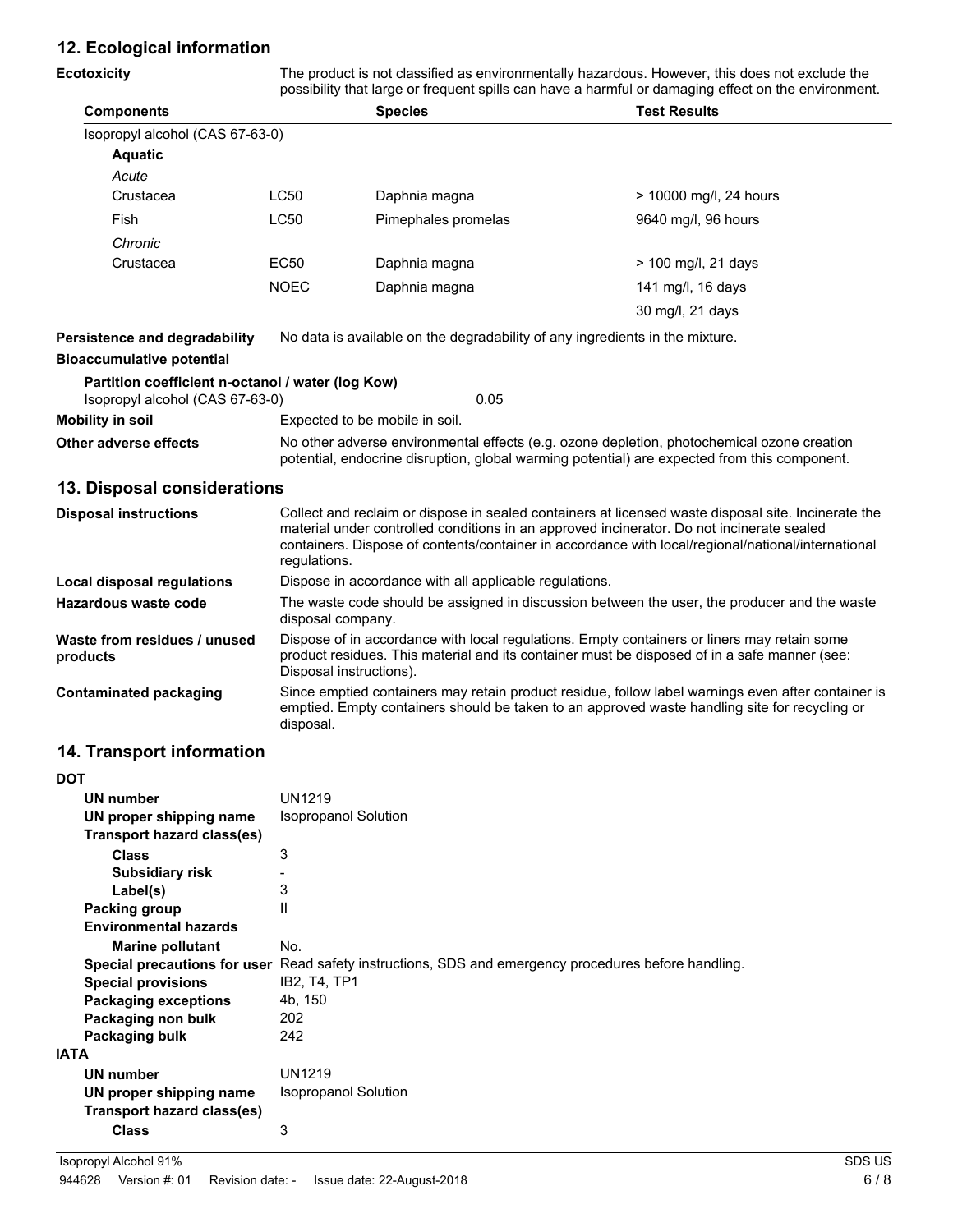| <b>Subsidiary risk</b>                                                                                                      | $\overline{\phantom{a}}$             |                                                                                                                 |                                                                                              |  |
|-----------------------------------------------------------------------------------------------------------------------------|--------------------------------------|-----------------------------------------------------------------------------------------------------------------|----------------------------------------------------------------------------------------------|--|
| <b>Packing group</b>                                                                                                        | $\mathbf{I}$                         |                                                                                                                 |                                                                                              |  |
| <b>Environmental hazards</b>                                                                                                | No.                                  |                                                                                                                 |                                                                                              |  |
| <b>ERG Code</b>                                                                                                             | 3L                                   |                                                                                                                 |                                                                                              |  |
| Special precautions for user Read safety instructions, SDS and emergency procedures before handling.                        |                                      |                                                                                                                 |                                                                                              |  |
| <b>IMDG</b>                                                                                                                 |                                      |                                                                                                                 |                                                                                              |  |
| UN number                                                                                                                   | UN1219                               |                                                                                                                 |                                                                                              |  |
| UN proper shipping name                                                                                                     | ISOPROPANOL SOLUTION                 |                                                                                                                 |                                                                                              |  |
| <b>Transport hazard class(es)</b>                                                                                           |                                      |                                                                                                                 |                                                                                              |  |
| <b>Class</b>                                                                                                                | 3                                    |                                                                                                                 |                                                                                              |  |
| <b>Subsidiary risk</b><br><b>Packing group</b>                                                                              | $\mathbf{I}$                         |                                                                                                                 |                                                                                              |  |
| <b>Environmental hazards</b>                                                                                                |                                      |                                                                                                                 |                                                                                              |  |
| <b>Marine pollutant</b>                                                                                                     | No.                                  |                                                                                                                 |                                                                                              |  |
| EmS                                                                                                                         | $F-E$ , S-D                          |                                                                                                                 |                                                                                              |  |
| Special precautions for user Read safety instructions, SDS and emergency procedures before handling.                        |                                      |                                                                                                                 |                                                                                              |  |
| Transport in bulk according to<br>Annex II of MARPOL 73/78 and<br>the IBC Code                                              | Not established.                     |                                                                                                                 |                                                                                              |  |
| 15. Regulatory information                                                                                                  |                                      |                                                                                                                 |                                                                                              |  |
| <b>US federal regulations</b>                                                                                               | Standard, 29 CFR 1910.1200.          |                                                                                                                 | This product is a "Hazardous Chemical" as defined by the OSHA Hazard Communication           |  |
| TSCA Section 12(b) Export Notification (40 CFR 707, Subpt. D)                                                               |                                      |                                                                                                                 |                                                                                              |  |
| Not regulated.                                                                                                              |                                      |                                                                                                                 |                                                                                              |  |
| <b>CERCLA Hazardous Substance List (40 CFR 302.4)</b>                                                                       |                                      |                                                                                                                 |                                                                                              |  |
| Isopropyl alcohol (CAS 67-63-0)<br><b>SARA 304 Emergency release notification</b>                                           |                                      | Listed.                                                                                                         |                                                                                              |  |
| Not regulated.<br>OSHA Specifically Regulated Substances (29 CFR 1910.1001-1053)                                            |                                      |                                                                                                                 |                                                                                              |  |
|                                                                                                                             |                                      |                                                                                                                 |                                                                                              |  |
| Not regulated.                                                                                                              |                                      |                                                                                                                 |                                                                                              |  |
| Superfund Amendments and Reauthorization Act of 1986 (SARA)                                                                 |                                      |                                                                                                                 |                                                                                              |  |
| SARA 302 Extremely hazardous substance                                                                                      |                                      |                                                                                                                 |                                                                                              |  |
| Not listed.                                                                                                                 |                                      |                                                                                                                 |                                                                                              |  |
| SARA 311/312 Hazardous<br>chemical                                                                                          | <b>Yes</b>                           |                                                                                                                 |                                                                                              |  |
| <b>Classified hazard</b><br>categories                                                                                      | Serious eye damage or eye irritation | Flammable (gases, aerosols, liquids, or solids)<br>Specific target organ toxicity (single or repeated exposure) |                                                                                              |  |
| SARA 313 (TRI reporting)                                                                                                    |                                      |                                                                                                                 |                                                                                              |  |
| <b>Chemical name</b>                                                                                                        |                                      | <b>CAS number</b>                                                                                               | % by wt.                                                                                     |  |
| Isopropyl alcohol                                                                                                           |                                      | 67-63-0                                                                                                         | $34 - 89$                                                                                    |  |
| Other federal regulations                                                                                                   |                                      |                                                                                                                 |                                                                                              |  |
|                                                                                                                             |                                      |                                                                                                                 |                                                                                              |  |
| Clean Air Act (CAA) Section 112 Hazardous Air Pollutants (HAPs) List                                                        |                                      |                                                                                                                 |                                                                                              |  |
| Not regulated.<br>Clean Air Act (CAA) Section 112(r) Accidental Release Prevention (40 CFR 68.130)                          |                                      |                                                                                                                 |                                                                                              |  |
| Not regulated.                                                                                                              |                                      |                                                                                                                 |                                                                                              |  |
| <b>Safe Drinking Water Act</b><br>(SDWA)                                                                                    | Not regulated.                       |                                                                                                                 |                                                                                              |  |
|                                                                                                                             |                                      |                                                                                                                 | FEMA Priority Substances Respiratory Health and Safety in the Flavor Manufacturing Workplace |  |
| Isopropyl alcohol (CAS 67-63-0)                                                                                             |                                      | Low priority                                                                                                    |                                                                                              |  |
| <b>US state regulations</b>                                                                                                 |                                      |                                                                                                                 |                                                                                              |  |
| US. Massachusetts RTK - Substance List                                                                                      |                                      |                                                                                                                 |                                                                                              |  |
|                                                                                                                             |                                      |                                                                                                                 |                                                                                              |  |
| Isopropyl alcohol (CAS 67-63-0)<br>US. New Jersey Worker and Community Right-to-Know Act<br>Isopropyl alcohol (CAS 67-63-0) |                                      |                                                                                                                 |                                                                                              |  |
|                                                                                                                             |                                      |                                                                                                                 |                                                                                              |  |